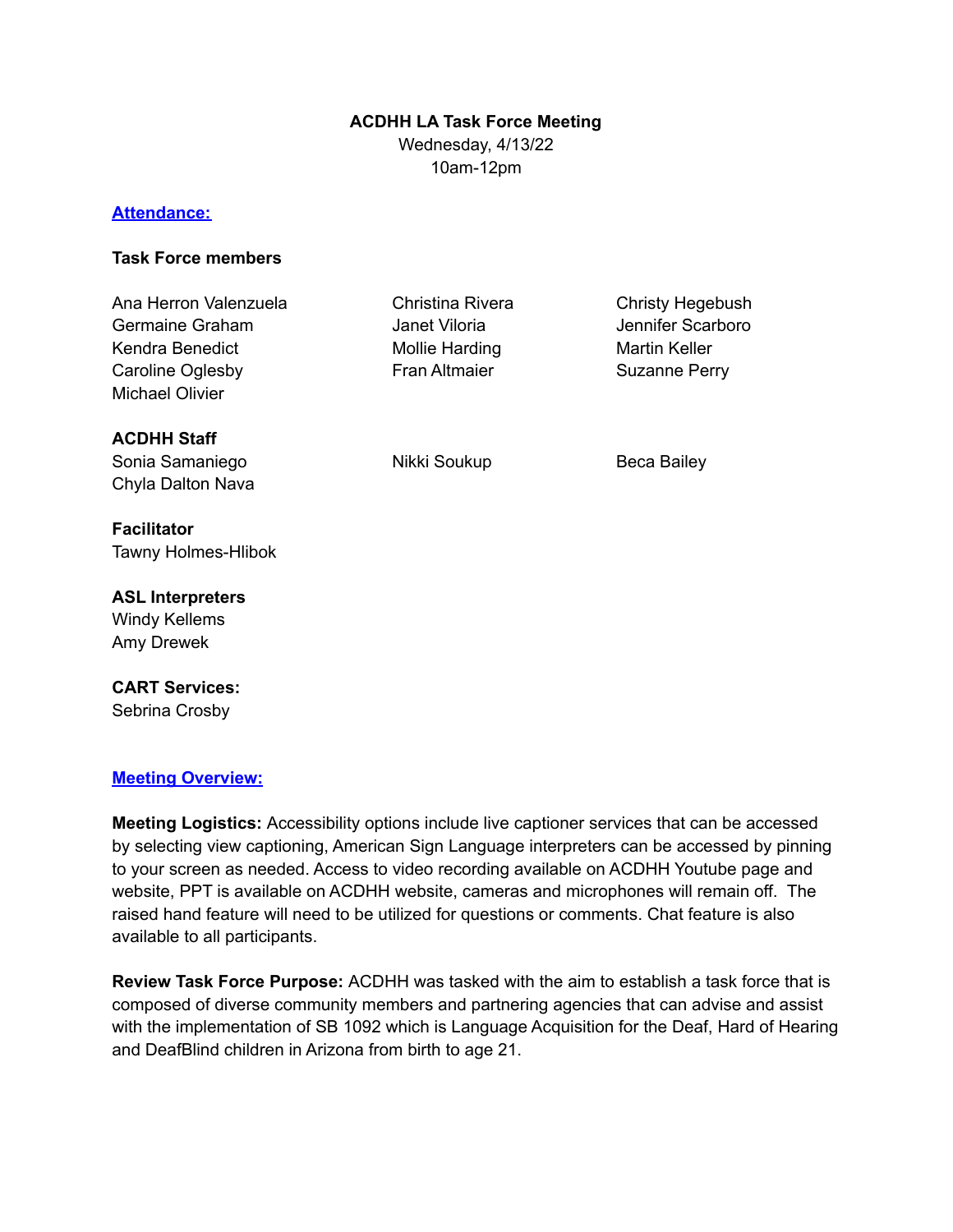**Subcommittee membership:** Three separate subcommittees have been developed to include community members that can contribute their expertise to accomplishing the goals of the task force. The membership interest form was distributed and we had a great response to our subcommittees that are making great progress.

### **Committee Updates:**

**Assessments Review Subcommittee:** Shared a document that contained all the assessment tools that are being used for early intervention and what areas of development are covered. Also, identified tools are specific to the needs of D/HH/DB children and how they are being used. Through our discussions, the group has been able to identify that providers are completing assessments and evaluations without the background and experience of evaluating D/HH/DB children. ASDB and AZEIP are working together to improve the process for eligibility and assessments for D/HH/DB children. Challenges have also been identified for training and coverage for assessors to provide assessments throughout the State of AZ.

**Data & Demographics Subcommittee:** Shared a chart that demonstrated a status update for the AR group that included questions, possible identification of sub-groups, inclusion of children with additional disabilities. When collecting data we need to keep in mind this information may or may not include special populations and/or possibly be skewed in representation. Not sure if the end goal includes identification of how the data will serve us and where it will live. Overall, the chart represented the group discussions and helped identify what data needs to be collected.

**Systematic Connections Subcommittee:** Shared a document that provides a status update for the SC group that includes current roadmaps for the agencies involved in the birth-3 age range. Several gaps have been identified where D/HH children need more resources or where families and/or agencies need resources to improve their role in the process of a child's development. There are no comprehensive roadmaps for families after diagnosis that include resources, Deaf Mentors, interaction with D/HH adults with life experiences, accessing information, entering the system for late onset children. Overall, there are huge roadblocks in our system that are keeping children from being identified, connected to appropriate services, professional resources, and ongoing support. Work will continue with the 3-5 age group and beyond.

# **Open Forum Comments/Responses:**

Comment shared regarding the access of aggregate data not person-specific data without data-sharing agreements. Also, keeping in compliance with HIPAA regulations when accessing information that may be individual level data that can be beneficial to the committee if needed.

Discussion regarding the most recent data collection that has been made by the State and what it identifies. For Early intervention data, the information is being collected by several agencies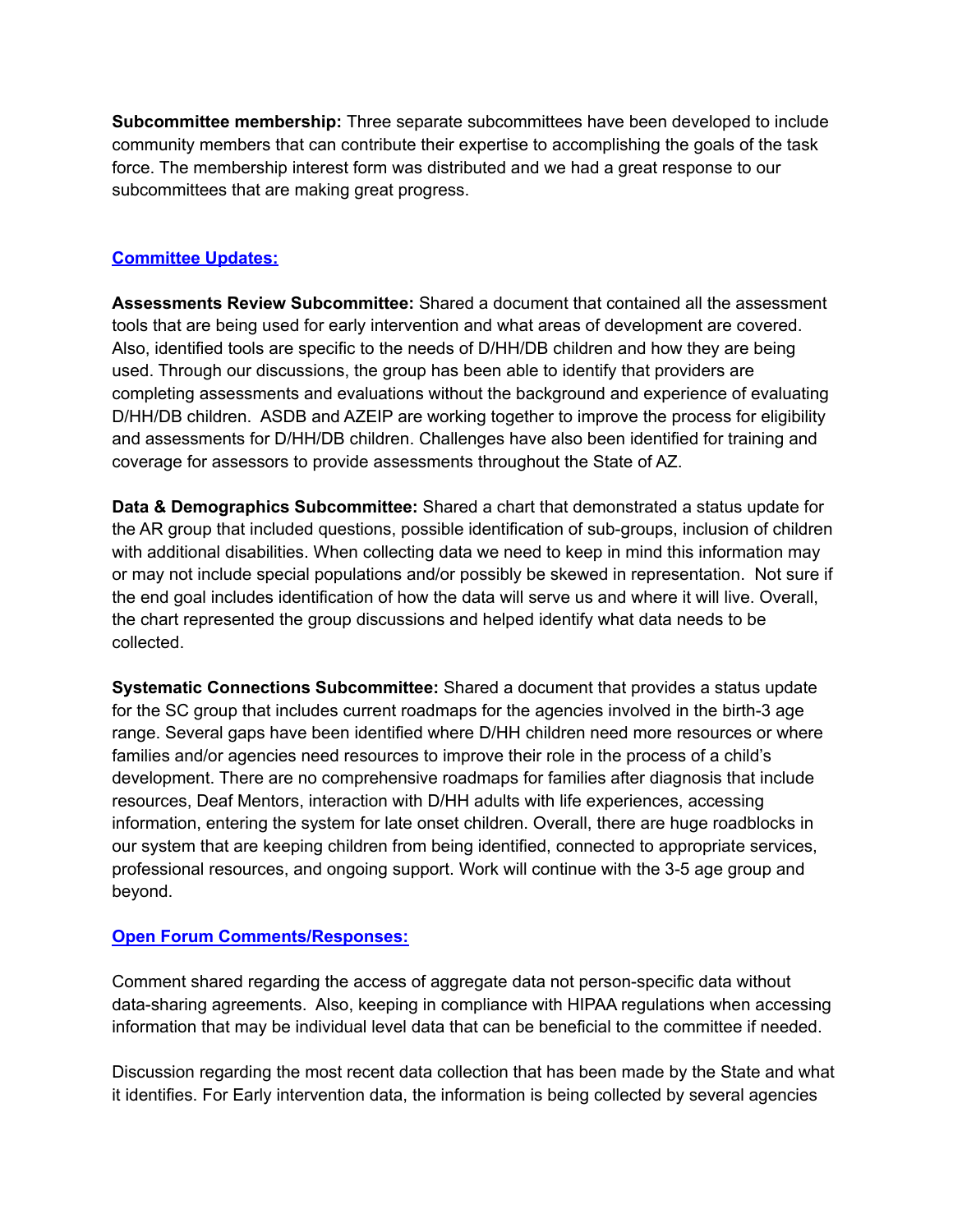including ASDB, ADE, and ADHS newborn screening. The most recent information published by CDC for 2020 comes from ADHS and is a living database that contains at least a decade of information that can be accessible. The most recent data shared by ADE is for the 20-21 school year and that is publicly available on ade.gov/specialeducationmanagement and includes PreK-12 for all disability categories.

Discussion regarding the current point of entry for AZEIP that includes referrals to Raising Special Kids and how children are referred to specific agencies/programs. This information should include DES child care services and ADHS child care licensing as well as FTF Quality First programming, ADE Early childhood unit, and Headstart programs. There is also a five state inter-agency agreement that includes ADHS, ADE, ASDB, AHCCCS and DES for all children enrolled in the team based early intervention program. Similar process in Washington DC through the "Strong Start" program and has really been a great process.

Information on the National ASL English Bilingual Coalition or consortium was provided as a training resource. Non-profit organization that provides training and holds annual conferences for assessors through a train the trainer model. This resource could possibly assist with the need for additional training in AZ.

ADE conference is coming in September, 2022 and will be in person in Phoenix at JW Marriott

National Deaf Educators conference on June 30th in Orlando, Florida. Information can be found at NAD.org

# **Closing information:**

Information shared from five other states that resulted from Task force work and their final recommendation formats:

Kansas California Hawaii Louisiana Indiana

These formats will be made available to the Task Force and subcommittee groups to assist in the development of their final recommendations.

Each subcommittee group will develop final recommendations and submit for use in the final report that will be completed by Tawny and presented to ACDHH by June 30, 2022.

A Public Forum will be held in the third week of June. More information to be shared regarding the forum.